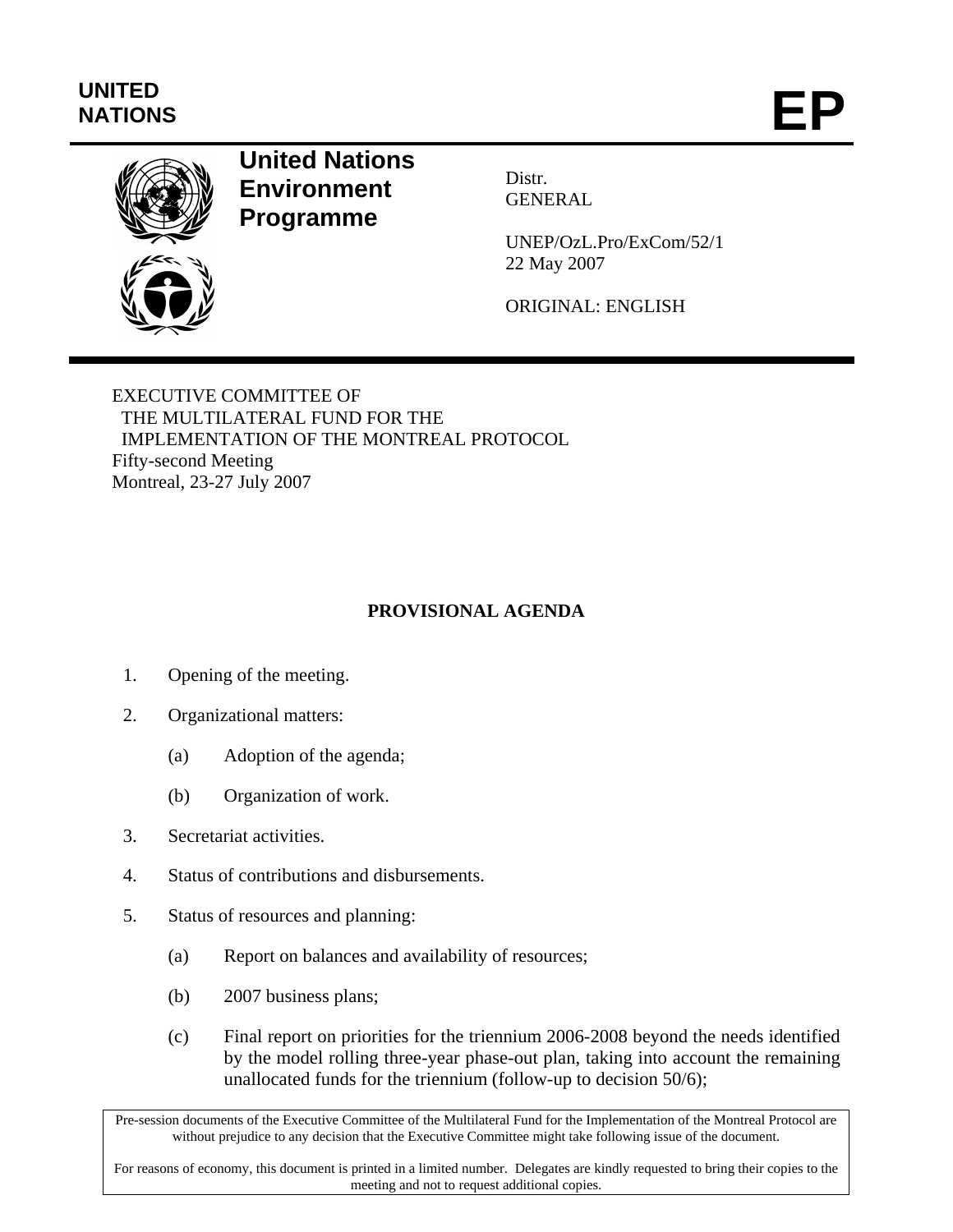- (d) Status/prospects of Article 5 countries in achieving compliance with the initial and intermediate control measures of the Montreal Protocol.
- 6. Programme implementation:
	- (a) Monitoring and evaluation:
		- (i) Extended desk study on incentive programmes for retrofits;
		- (ii) Final report on the evaluation of the CAP programme;
	- (b) Progress reports as at 31 December 2006:
		- (i) Consolidated progress report;
		- (ii) Bilateral cooperation;
		- (iii) UNDP;
		- (iv) UNEP;
		- (v) UNIDO;
		- (vi) World Bank;
	- (c) Evaluation of the implementation of the 2006 business plans;
	- (d) Project implementation delays;
	- (e) Annual tranche submission delays;
	- (f) Report on implementation of approved projects with specific reporting requirements.
- 7. Project proposals:
	- (a) Overview of issues identified during project review;
	- (b) Bilateral cooperation;
	- (c) Amendments to work programmes for 2007:
		- (i) UNDP;
		- (ii) UNEP;
		- (iii) UNIDO;
		- (iv) The World Bank;
	- (d) Investment projects.